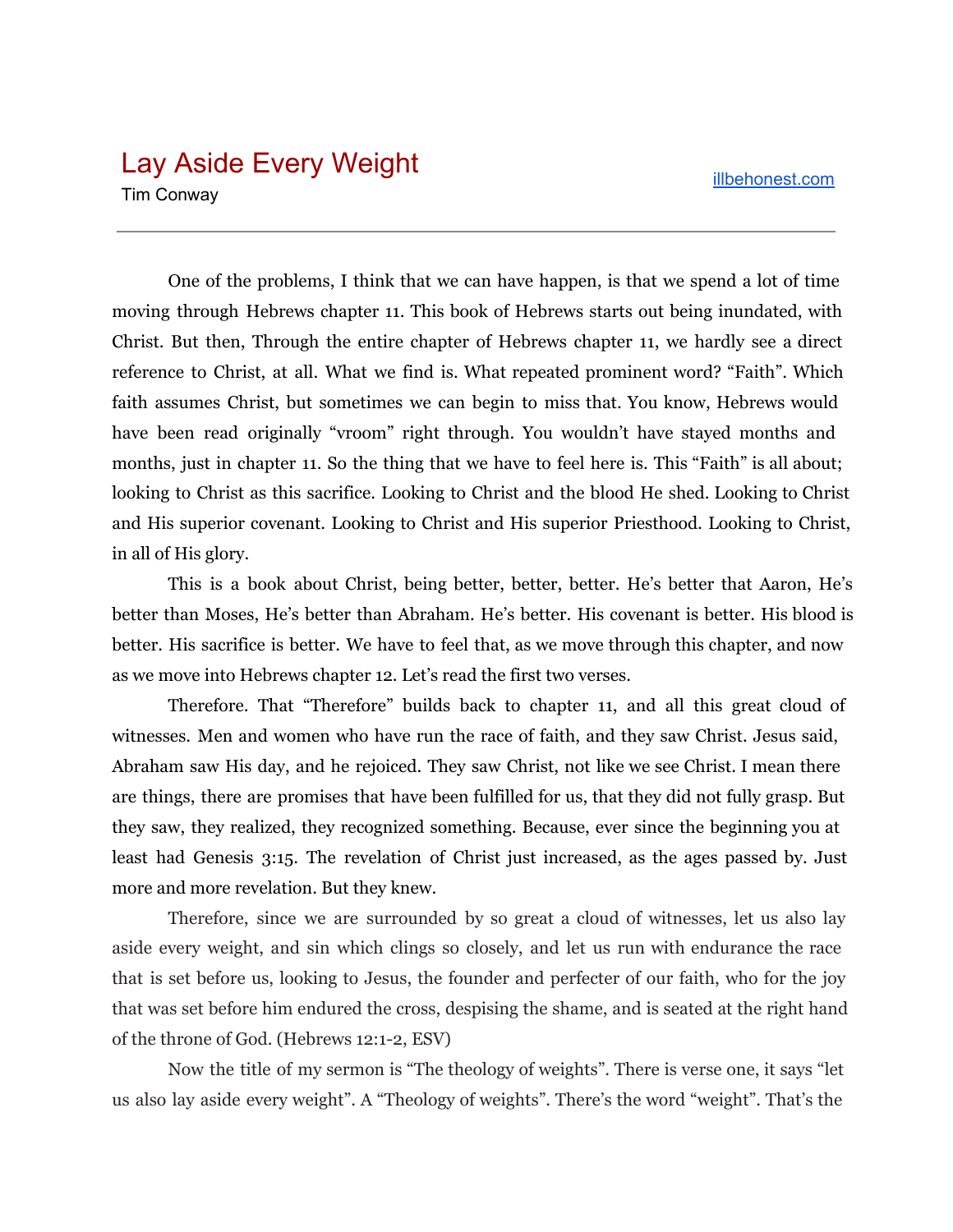theme of the sermon. I recognize that we are to lay aside weights. We are to lay aside sin. I'm not going to deal, hardly at all, with sin today. I want us to consider "weights".

You look at the Greek lexicons. Basically, the idea here is. A "bulk", a "mass", a "heap". ESV, King James, New King James, Holman Christian, New English, they use the term most of you have, weight. Tyndale, "all that presseth down". Now, a weight is a pretty neutral term, right? I have a ceiling fan in my office. Once a month I get the credit card statement out, and with ceiling fan on. I bring the receipts, I go through them, and they blow around. A Paperweight is good, right? The weight in the cargo hold of a Ship, creates ballast, and stability. That's good. But, if you're a runner, weight is bad. The word itself does not necessarily denote good or bad. But, in the context here, the New American Standard, and the NIV, the definitely pick up on this negative spin, in which the author of Hebrews is using this word. The NAS translates it as "encumbrance", and the NIV uses "everything that hinders". There's nothing good, even neutral about "weight", in the way that it's used in Hebrews 12:1. Weight is, all bad, it needs to be laid aside, if were going to run the way we need to run, to make it to the finish line. The only thing to be done with "weight", in the context of Hebrews 12:1, is lay it aside. Now, what's at stake? I want to be real clear about this. Listen to this:

One well-know Bible commentator, and many of you would know his name, if I said it. He says this: "Thousands of Christians are like water logged vessels, they cannot sink, but they are so saturated with inconsistencies, and worldliness, and permitted evil. That they can only be towed, with difficulty, in to the celestial port."

Brethren, I whole-heartedly reject that statement. I believe that commentator, though He has enormous amounts of good things to say, I think he's dead wrong, I think he's missed that. That commentator makes it seem, that what's at stake, in laying aside weights. Is simply your mode of entry into Heaven. I do not believe that's what the author of Hebrews has been doing for eleven chapters at all. I down believe it. This commentator makes it seem: That if Christians lay aside the weight in their lives. They won't be like waterlogged vessels, needing to be towed with difficulty into the celestial port. Rather, they are going to shoot in like a ship that's not all waterlogged. That has Its sails full of the wind, and gracefully shoots into this port. But if you don't lay aside weights, then your just, saturated waterlogged lame vessel of a Christian. That needs like a tugboat to haul you in.

So what's at stake in this guys mind is, rather our entry into heaven is waterlogged or not. But I don't believe that what's at stake. Laying aside weights, is not about coming into the celestial city like some spiritually fit Lightning Bolt. It's about rather you make it at all.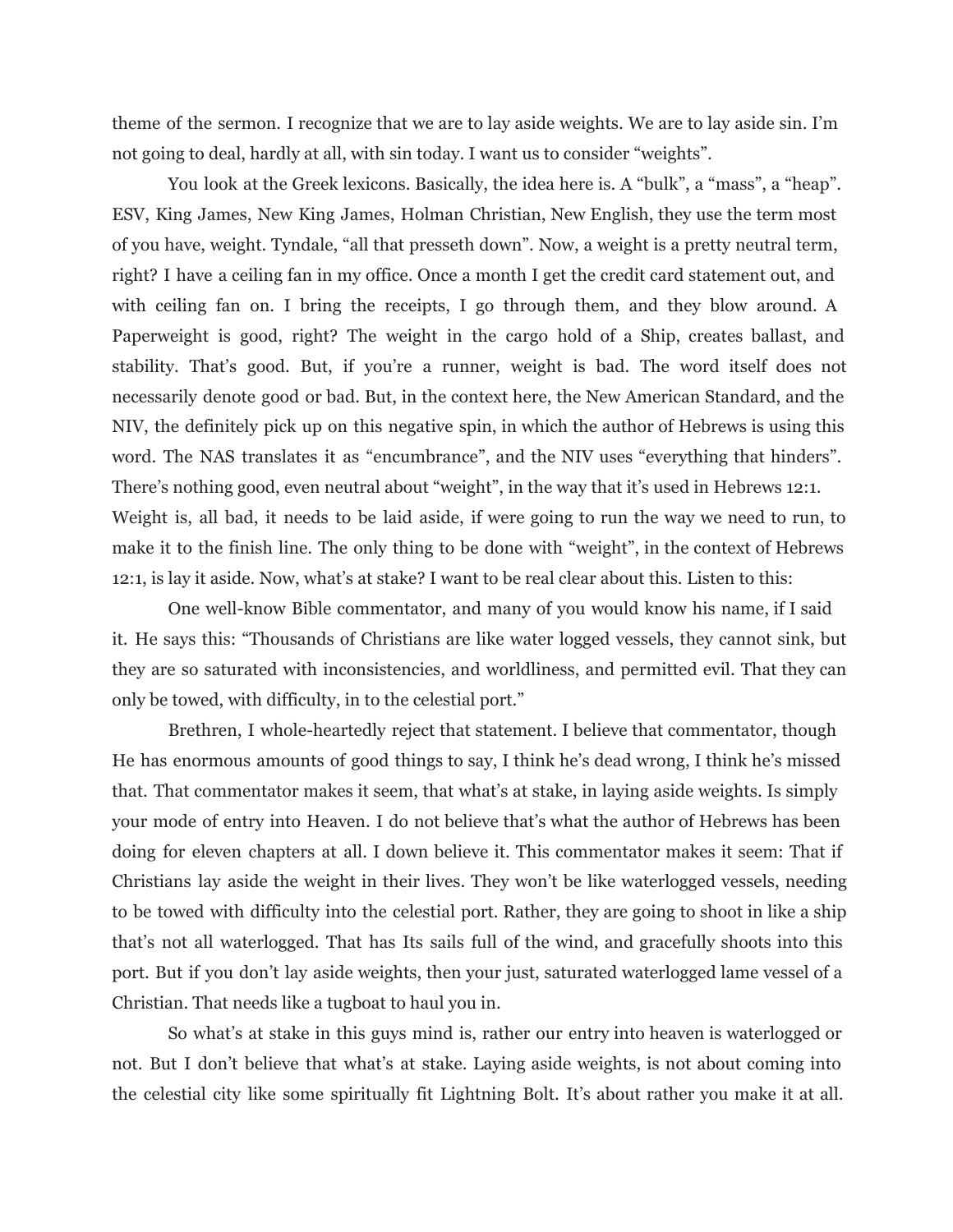This is all about rather we get there, or don't get there. If you don't lay aside weights, what's at stake is **your life**. I just want you to also think about, where we've come from in eleven chapters. I mean, you tell me this: Where have you seen anywhere in the book of Hebrews, where the author is saying. "Hey, what I'm writing this book for is to encourage Christians to not come in, floating, waterlogged, and soggy into the celestial port"?

All the way through this book it's been life and death. It's rather you make it or don't make it. You start out in this book, and when you get this GLORIOUS TRUTH, of the superiority, and the preeminence of Christ in chapter one. The author says, you better pay much closer attention to this, why? You better not drift, why? If you neglect such a great salvation, we're talking. Folks, we're talking. If you neglect, how will you escape, if you neglect such a great salvation? We are to take care, brothers. Lest what? Lest we fall away from the living God. That's what at stake here. You come in the chapter 3, chapter 4, what is it? You are to be striving to enter this rest. Lest What? Lest you fall.

You come over to chapter 6 and what are you dealing with? Your dealing with coming into the knowledge of the truth. Your dealing with someone who has been exposed to all manner of spiritual privilege, and what have they done? They've come to a place where they are no longer capable of repentance. That's what's happening in Hebrew's. I mean you go over to Hebrew's chapter 10, and what is it? Once you've come to the knowledge of the truth. If you go on sinning deliberately; and I would say this: You might go on and sin deliberately, or you might put in: You go through weights in your life, and you neglect casting off weights deliberately. After you come to the knowledge of this truth.

If you don't have a Faith that can look at this blood, and look at this sacrifice, and look at this covenant, and look at this Christ, look at this High Priest, and say "He is everything, He is the radiance of the Glory of God. This is the One, this is the One who put away sin, this is the one that is superior to angels. He has a more excellent name than theirs. This is the one that God has said, "Your thrown O God is forever and ever. This is the One! And I need to have him." Your faith says I'm going to lay aside, what I need to lay aside. So I can run to get to Him. This is about rather you make it or not. There's nothing in the letter of Hebrews, that this has to do with mode of entry. This has to do with rather you enter. That's what's going on here, that's what's at stake.

The author of Hebrew's is not trying to discourage Christians from running a sloppy race to heaven, drifting, being sidetracked, being weighed down, sluggish, spiritually lazy, coasting. It's a book that says if you try and run that way. You're not going to make it.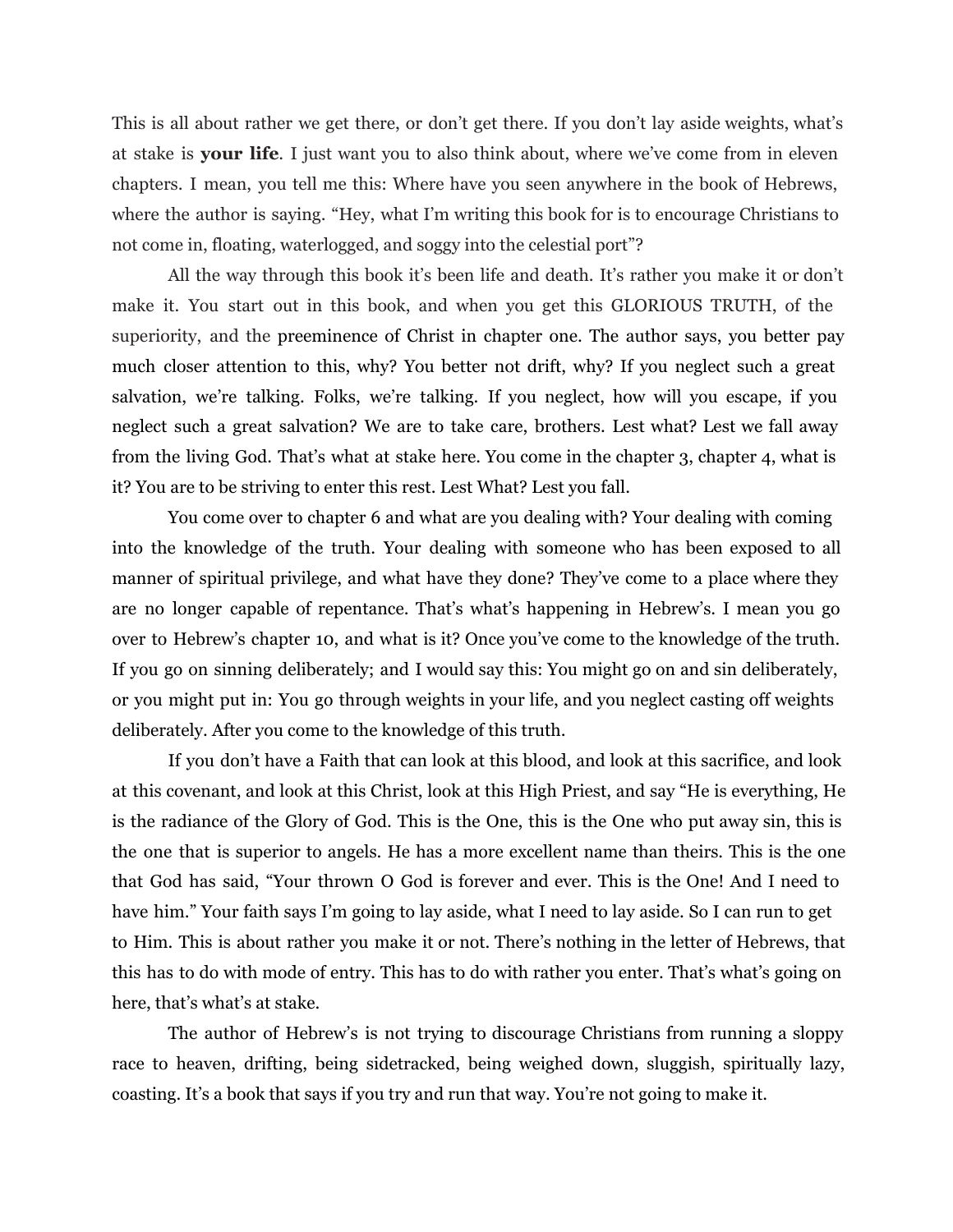I believe the reasoning of that commentator is flawed, and you know where his thinking is flawed. He **assumes** we have this group of Christians, *and they can't sink.* You see how is line of reasoning is going. We have Christians; we know they can't sink. So, if we find these "Christians"; with all this weight and baggage and everything, and waterlogged. They're going to have to be towed in to heaven, by a tugboat.

Well, the author of Hebrews does not reason that way. He's gracious, He'll call people brothers, he's charitable that way. He calls people brothers who claims to be brothers, but he warns them. That if you don't lay aside these things, if you don't pay much closer attention to these things, if you don't strive. If you're not clinging to Christ; laying to Christ, and holding to the promises that concern Christ. If your not trusting Him, if your not giving more attention to Him, if your in anyway drifting away from that. Letting the baggage in your life pull you away from that, sidetrack you from that, and dim your eyes in beholding Christ, as you run this race. You don't get there.

I just pulled some quotes out by Spurgeon, and Piper. Cause I think these guys hit it right on the head. Spurgeon say this, "*We can not win if we are weighted, the pace will have* to be very swift, and we can not get to it, or keep it up, if we have weights to carry. Unloaded. We shall find the race taxing to all our powers, but weighted we shall be doomed to failure. O *ye that would win, heed the caution, and lay aside every weight."*

This is a caution. It's not a suggestion. The book of Hebrews is full of warning. Not suggestion. It's warning. **"***Lay aside every weight, rather great or small, and press towards the mark. Run for it man! Thou hast need to do nothing else but run."*

Piper says this, "*This command, (laying aside weights) it does not come out of the blue. This is the point of the whole book of Hebrews. Endure, persevere, run, fight, be alert, be strengthened, don't drift, don't neglect, don't be sluggish, don't take your eternal security for granted. Run the race set before you, don't stroll, don't meander, don't wander about aimlessly, Run as in a race with a finish line, with everything hanging on it. Everything hangs on the way you run this race*. " These guys are dead right. Because, their message rings true; to the message of the author of Hebrews. Not like the other that I quoted to you.

These men know what's at stake here. A "Theology of Weights." In other words this is not a subject we ought to relegate to a category of insignificance. This is important it matters. Let's dive into it. I've got some points that I want us to bring out about weights.

Here's the first one: First thing I want you to see. Look at Hebrews 12:1 and 2. Your eyes shoot across there. There is only one primary verb here; everything else modifies it. It's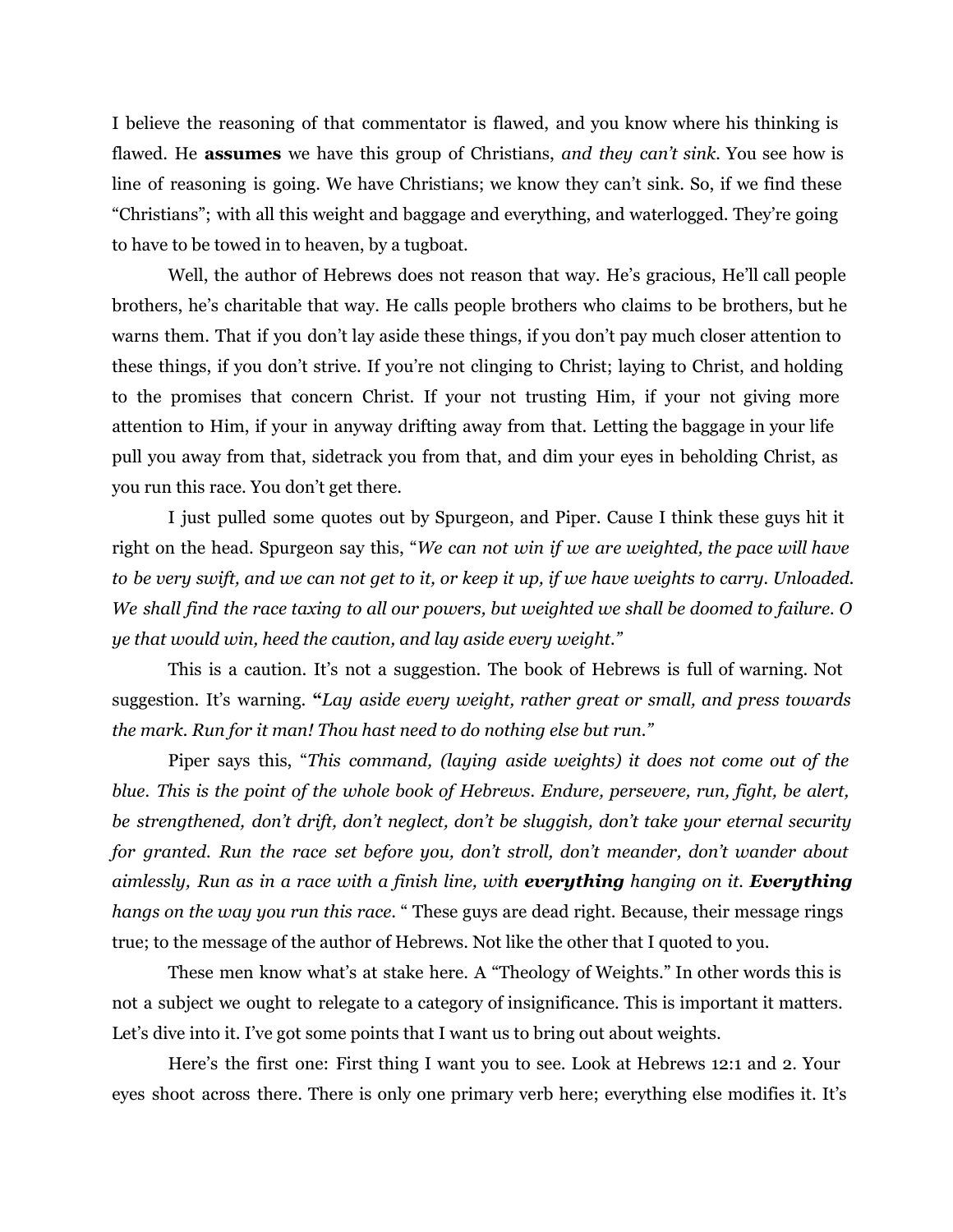the verb run. You can see it towards the end of verse one. Let us **Run**. Everything else here modifies that. Laying aside weight, to **run.** Laying aside sin, to **run. Run** with endurance. **Run** with your eyes looking to Jesus. The matter of weights is significant to us only as it relates to the way we run. We need to run, it's imperative that we run. The purpose of life is to run. I mean Spurgeon hit it on the head, when he said "run for it man, thou hast need to do nothing else but run".

You think about the Apostle Paul. He looks back at his life, and how does he sum it up? I mean he's almost to the finish line, and he turns back, and he looks at his life, and he sees. "I have fought the good fight, I have ran the race, I have kept the faith." What kind of race do you think it is, when a man can say; on the one hand, it's a fight. On the other hand it's a race. It's the fight for faith, is it not? Is it not what this race is all about? The race itself is exactly: FAITH.

The race itself is what we have there in 12:2. "Looking to Jesus." Isn't that what this race is all about? Keeping my faith on Him. Steadfastly looking to Him. Keeping my heart Christ-ward. Keeping my eyes Christ-ward. Keeping my gaze there. Keeping my hope there. Putting all my joy there. Running with my eyes there, and not distracted by anything else. Not pulled away by the world. That's the fight. He kept the faith. He kept his eyes on Christ, all the way to the end. Do you get the feeling? ... "Paul, you make it sound like it was a cakewalk, you make it sound like it was a stroll through the park". That's not how he makes it sound. Because, Spurgeon was right: I mean, when you put away all the weight. You're going to have to do everything. You're going to have to give everything, to make it to the end. Everything!

The race of the Christian life is not an easy one. It is hard. If you think holding on to the baggage you going to get to the end. This is a race that is going to take the whole man. You've got wars with-in, you've got wars without, as you run this race. You've got to fight to hold on to the promises of God. Fight! To keep your eyes on Christ. You know the winds of hell, they blow against you. Do they not?

The whole while brethren, those winds are blowing. The devil is strategizing. You've got to RUN, You've got to RUN, and that's what the author of Hebrews is calling to you. RUN! RUN! RUN!

You know C.S. Lewis, in one of his Chronicles of Narnia. Called "The horse and his boy." That's a Christian allegory. It depicts the Christian's race to home. The Christian's race to the King. There's a place in here, where the main character of the book. It's a young boy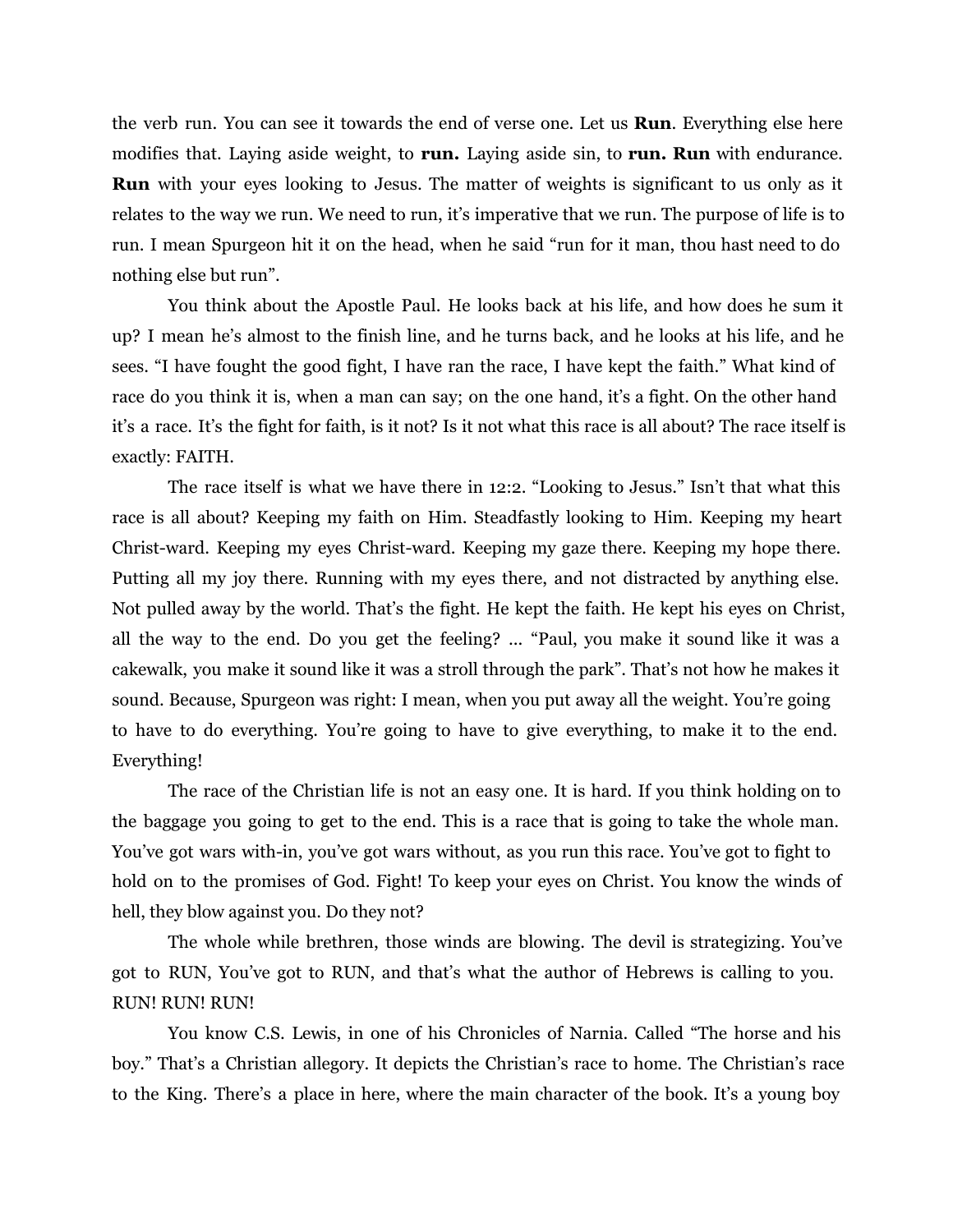named Shasta. He comes upon this hermit, and he's madly seeking to get to the King. Because there's enemies at hand and he's running. This is the picture Lewis develops of somebody running, to get to the King. Here this Hermit says to Shasta; "If you run now, without a moments rest. You will still be in time to warn King Lune. Shasta's heart fainted at these words, for he felt that he had no strength left. He writhed inside at what seem the cruelty and unfairness of the demand. But all he said out loud was; "Where's the King". The hermit stood and pointed with his staff. "Look", he said. "There's a gate, right opposite of the gate you entered by. Open it, and go straight ahead. Always straight ahead, over level or steep, over smooth or rough, over dry or wet. I know by my heart that you will find King Lune, straight ahead. But RUN, RUN, **ALWAYS RUN!""**

That just rung in my head, as I'm hearing this: I must press towards the mark. That's what Paul is calling us. Paul is beckoning us on; all these cloud of witnesses, they're beckoning us on. The writer of Hebrews is beckoning us on. C.S. Lewis, in writing such an Allegory, **RUN** Christian **RUN**! **RUN! RUN!**

You have nothing to do but Run, press towards the mark. "Run for it man, as Spurgeon says. You've got to get serious about this race, the pace must be swift, everything hangs upon it. Run for your life, in faith.

The main thing you need to know about the Theology of Weights. Is that weighted, you don't run well. Weighted, you don't win. You that would run well must heed this caution. Be done with the weights. That's the first thing. Weights have to do with running.

The Second thing; notice verse one. *"Let us also lay aside every weight, and sin which clings so closely, and let us run.*" I want you to see "weight", and "sin". Now sometimes we stick a conjunction between two words that are different, and sometimes between two words that are synonymous. "Black and White": Different. Paul would talk about compassion, kindness, humility, meekness, and patience in Colossians 3. When you stick and "and" between humility and meekness. It's more synonymous. This is not synonymous. These are two different things. "Weights" are different from "Sin". Sin: is lawlessness, where as a weight may be very much lawful. The Apostle Paul gives us some great insight, in his first letter to the Corinthians. Don't turn there but listen to these:

In First Corinthians 6:12, Paul says this: "*All things are lawful for me*" now it true he may have been quoting what the Corinthians may have been saying. But, he's acknowledging that at least it can be true. "All things are lawful for me, but now all things are helpful." You see there are things that are not helpful, that are lawful. Right? That's what he's saying. In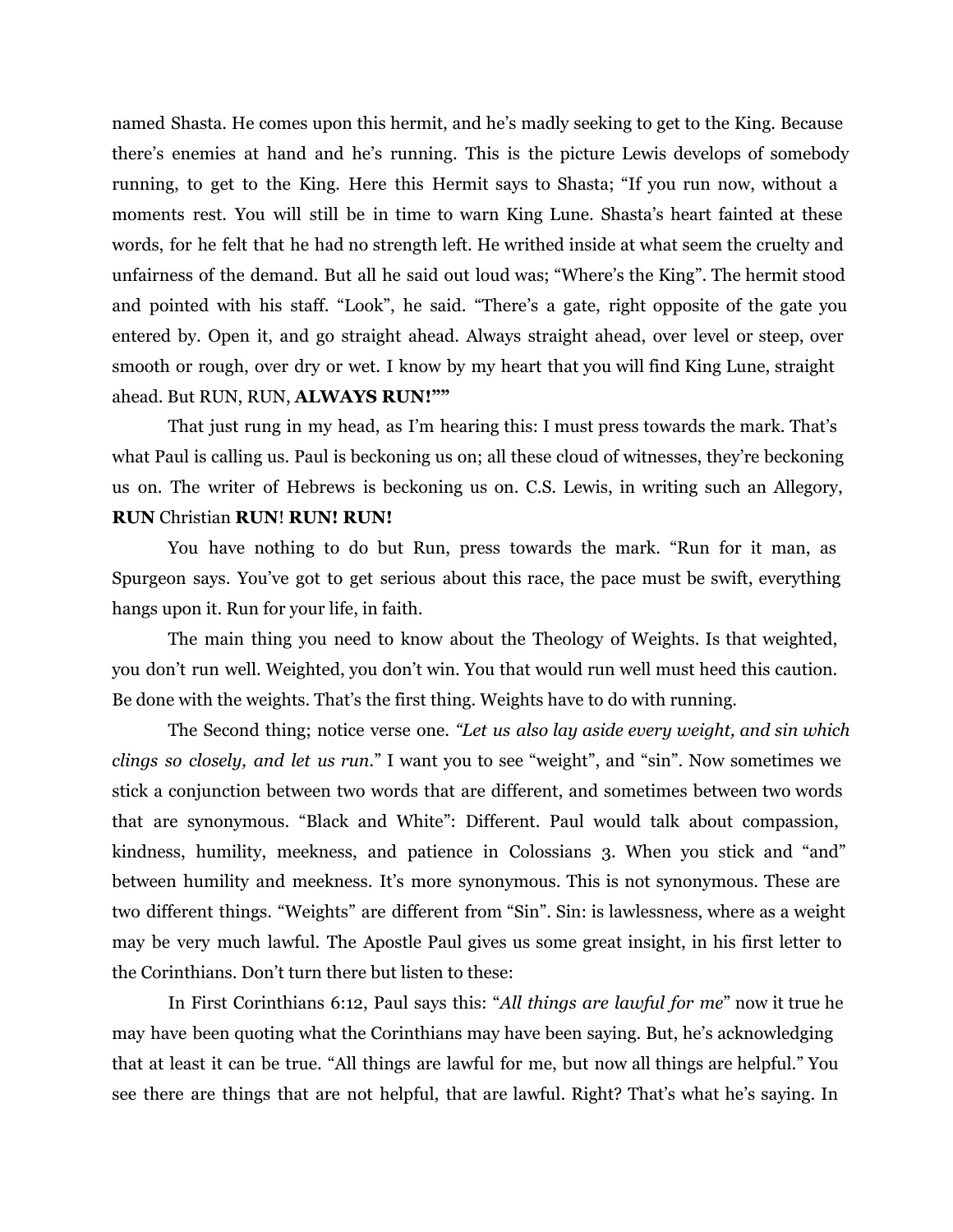other words, God doesn't specifically in His word prohibit you from it. But, just because he doesn't, doesn't mean that it's helpful to your life. He goes on to say; "*All things are lawful for me, but I will not be dominated by anything*," and again in a very similar fashion, over in 1 Corinthians 10:23, "All things are lawful, but all things are helpful" says the same thing. "All things are lawful, but not all things build up."

Can you see that there are things that are sin, and they are lawless. There are other things that are lawful, but they're not good, for you to run well with. They don't help you run. They hurt your running they don't build up. They're not profitable. Do ya'll see that? I mean, I'm not making this up. When I say there's a difference between those words. We have it on the authority of scripture, that there are indeed lawful things, that are not good if you want to get to the end.

Brothers and Sisters; do you know what this tells us, about the Christian life? It tells us: When you're living your life, and you are making decisions **about** your life.

It tells you; that when you turn on the music.

It tells you; that when you flip open the laptop.

It tells you; that when you think about what you're going to do this weekend.

It tells you; that if you are going to turn on that TV, or if you're going to go to a movie.

It tells you; that if you are going to spend time with people. There's more to life than just asking the question:

## Is it sin?

There's more to life than that.

I've heard. I will hear people speaking sometimes, to one another in the church here, or I hear of a conversation that took place, that I didn't hear first hand. I know that we have some folks, who are very quick to respond. Someone will come to them and say "brother" and they will deal about something in their life, and the persons quick to shoot back "Show me in the bible where that's sin?" I mean; what sort of response is that? I have a feeling, typically: It's the kind of response you get from a person that is not necessarily taking seriously, running.

If you say to a marathon runner: "Hey they're going to have water and Gatorade, and other things, thirst quenchers, electrolyte replacement drinks along the way, you don't have to carry that gallon jug of water." Any of you see Joe Patron, he walks around with, you know. If I said; "Joe! You don't have to run this marathon with this…" He says: "Show me in the rule book where is says I can't do that!" You're like, huh? "This guys not serious about this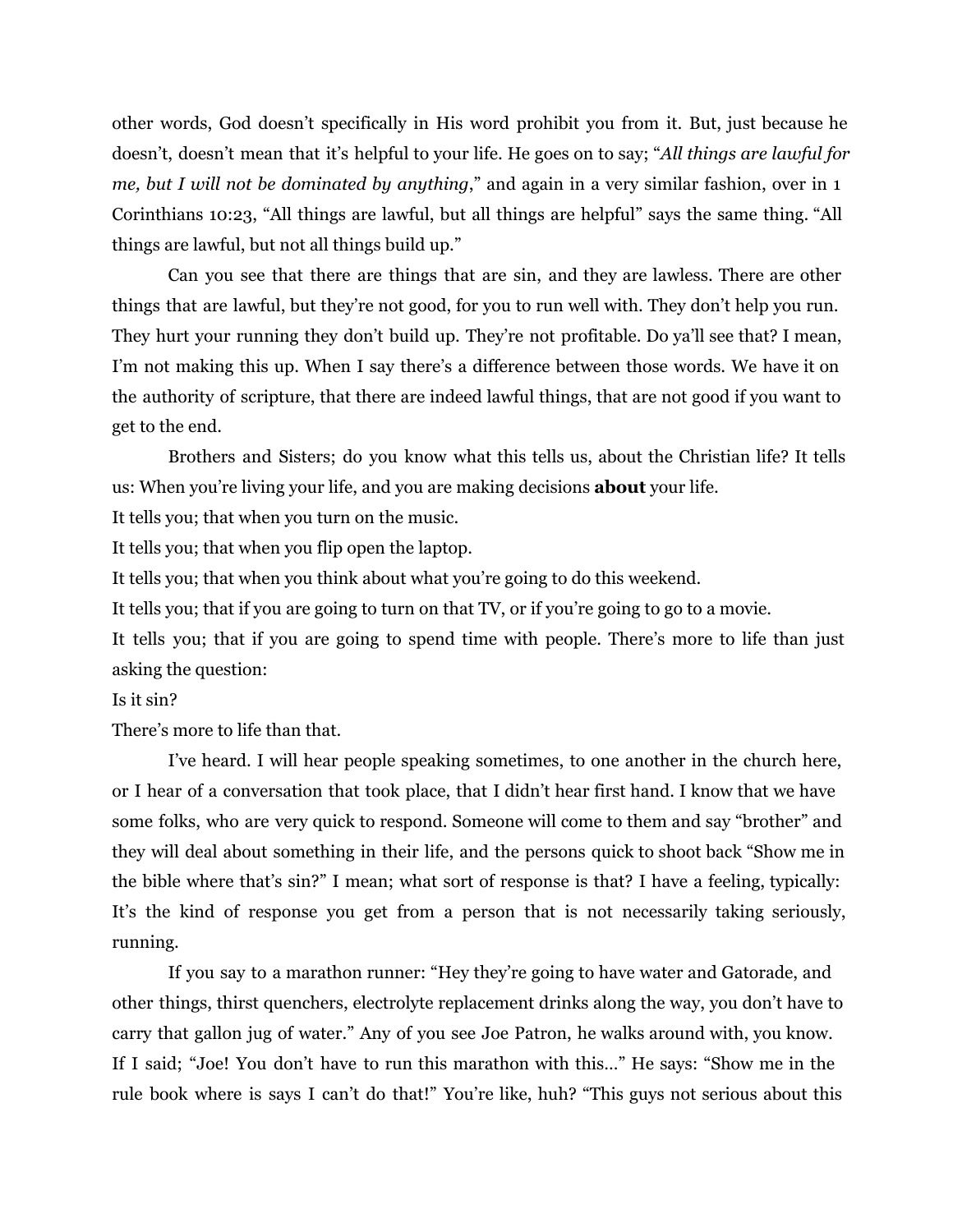race." That's what some of the young people do. I've heard that. People respond that way to things in their life.

Listen, what does it say about the person, who's always trying to identify the least possible holiness. Remember what Hebrews says; "without which no one will see the Lord… Peace, holiness." It seems like you get certain people that are always interested in the minimum possible holiness that is required to see the Lord.

Think brethren think! When scripture says "few there be that find it." When people like Paul get to the end of their life and they look back and say; "This was hard. This was a fight. This was a race." When somebody like Spurgeon looks back and says; "It taxes all your powers to even make it to the end un-weighted." When that's the reality, when you know from scripture that vast multitudes of religious people are being deceived, and Christ is telling them to depart from Him, there in Mathew 7. When you find that only serious runners are going to make it. When Jesus Christ is saying; "Strive to enter in, there are many I say that are going to seek to enter in there at, and they will not be able." You hear things like that. Are you going to sit there and start arguing for the minimal standards of righteousness that are required to get in to heaven? I mean what kind of talk is that? I suspect people that don't eventually mature out of that, we're not going to find them at the finish line. That's the sense you get from this author. That's dangerous.

You know what we need to be asking? It's not rather it is just sin. We need to ask that, of course we need to ask that. But, we should be asking other questions, about what we do with our life, and what we allow into our life. We should be asking: Is this going to help me run? Lord, show me give me wisdom. Help me to see. Is this going to quicken my pace. I want to press towards the mark, and I must run, I need to get there. I need to do nothing else by run. Is it sin? Of course ask that question, of course. But not just for the minimal standard here. Is it going to help me run, is it going to incline my heart? Think about the things that matter in life, think about the things that matter to the Christian. Think about the things that Jesus said matter. "*You must always pray and not faint*."(Luke 18:1). Ask yourself; is this going to help me pray? Do we not find: "*But above all these, love*"(1Cor. 13:3). Ask yourself:

Is this going to help me love others?

Is this going to help me love Christ?

We find that we are running this race considering Christ, and looking upon Jesus. Does this help me look on Him?

Does this help me trust Him?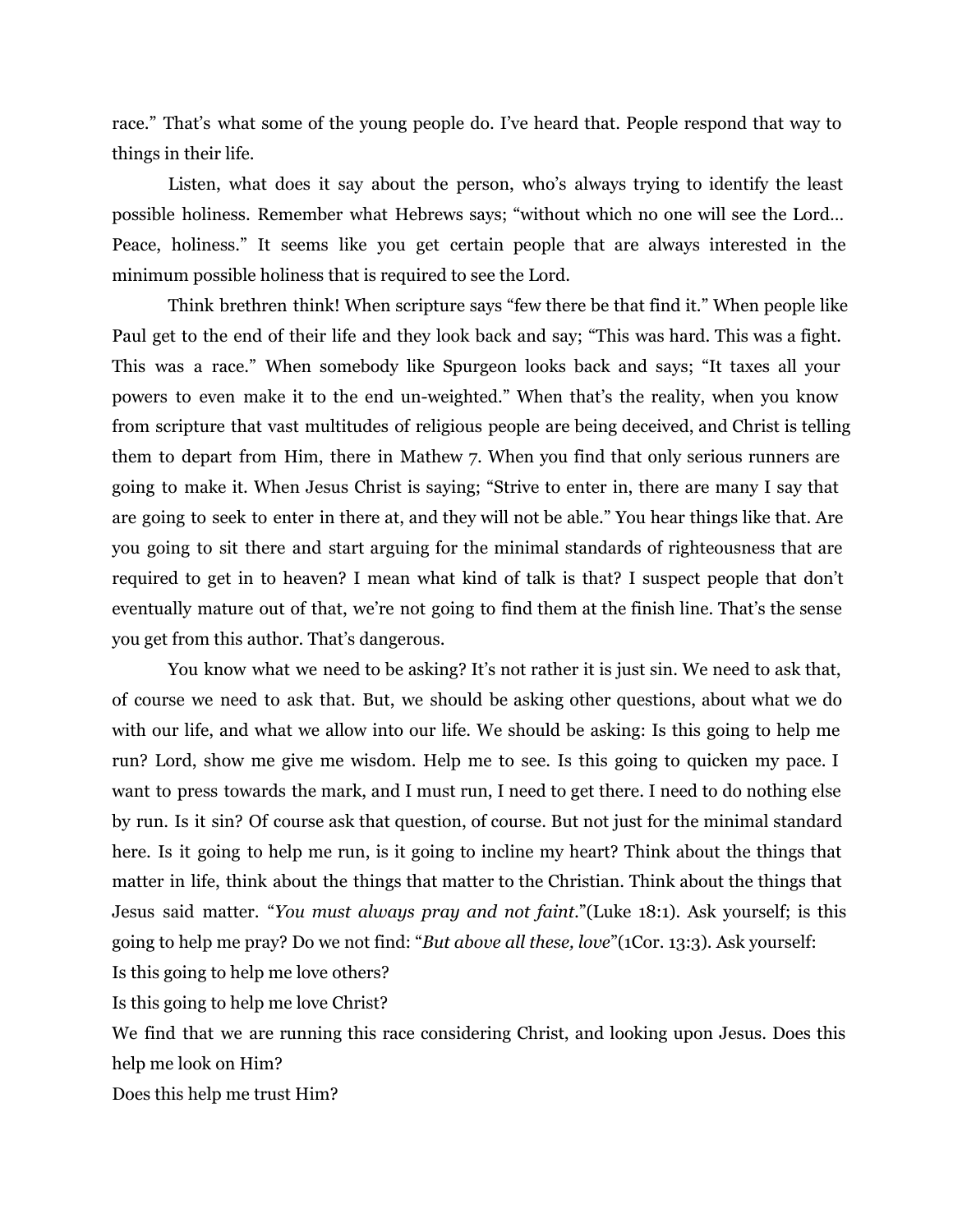He found fault with those Ephesians; they lost they're first love.

Does this help me maintain that first love?

Does this keep my heart quick towards Christ?

Does this quicken me in this race?

Does this help me?

Does this help me hold fast to His promises?

Does this make me nimble and fleet footed as I run this race of faith towards glory?

**Everything hangs on this**. Is this going to help me run well?

Those are the kind of questions that we need to be asking. Because, if you know: You lose this race. You don't go home discouraged. Take a shower, eat supper, go to bed to rise up to race another day. If you lose, you lose big.

You think; a marathon runner. We know what this is like, if we all lined-up in the street right now to run a marathon. We could all take off running. When we got to Pine Street, we could be feeling pretty good. I could run in these shoes, and with these clothes on. I could even go out and get that box of a thousand DVD's, I could run and probably by Pine St. I would be feeling pretty good. But, do you think I'm going to be out there 26 miles down the road?

This is a marathon race, and you got to make it to the end. That marathon runner, when he takes off. May have those hiking running shoes. He may have a backpack on his back with water in it, and some energy bars, and a hooded sweatshirt. In case he gets cold. But I tell you what; ten miles down the road, he'll feel that.

You want the lightest shoes possible. Those marathon runners.... Those Greek Games. They ran naked, they shed everything. They wanted to be as light as possible. That's the imagery we have in Paul's mind undoubtedly, as he's talking about pressing towards that mark. As we're running and running this race. This is the imagery we had back then, they had those Olympic Games.

That would be the second thing I wanted to point out. The First: Weights have to do with running.

The Second: Weights are baggage, they're not necessarily sin. It's just that which weights us down, and slows us down in this race.

The Third thing: I want you to notice the word "also", in verse one. "Therefore since we are surrounded by such a great a cloud of witnesses, let us also lay aside every weight" So you can see the word "also". The point of the author is what? I mean you tell me. We are to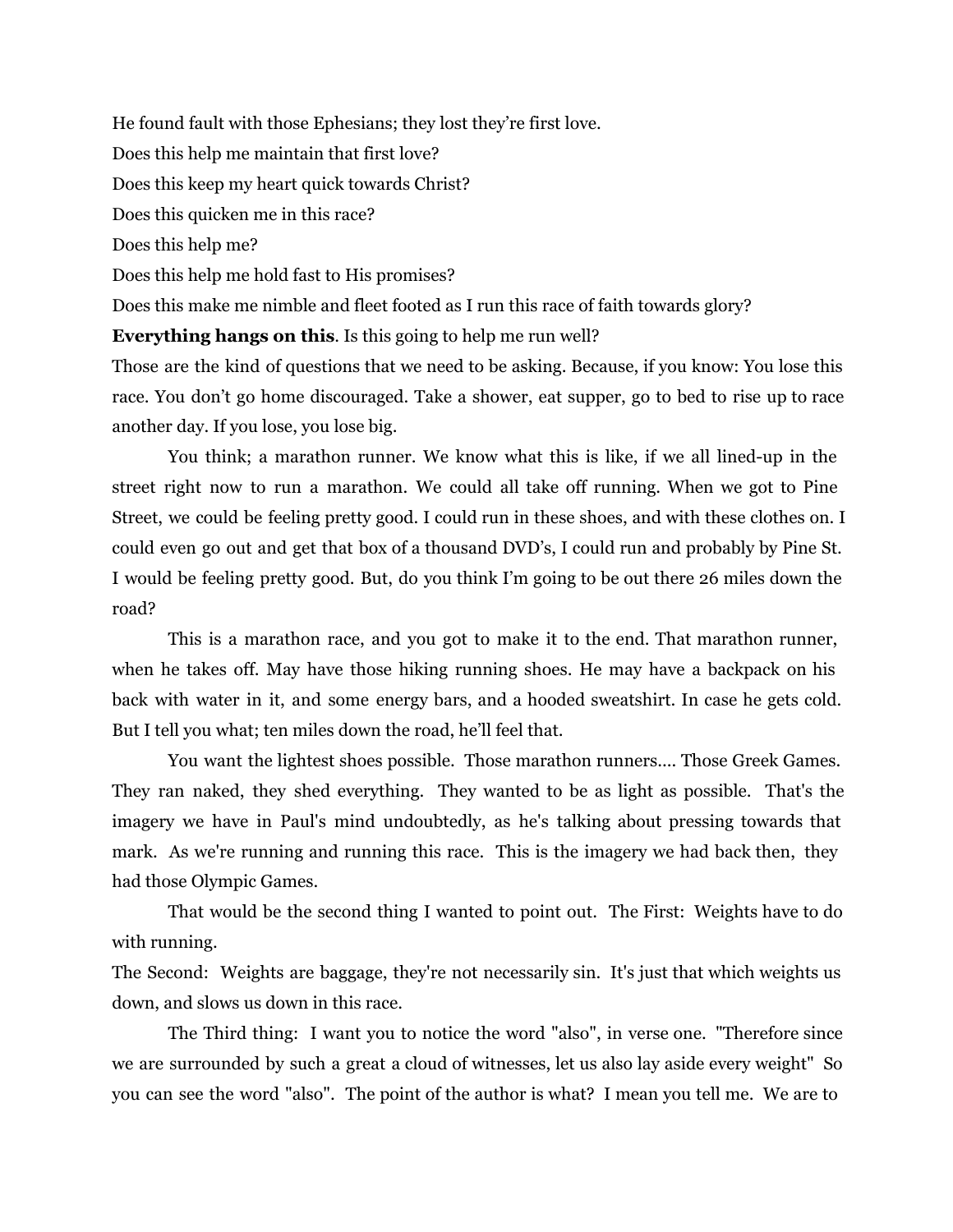lay aside weight, but we're also to lay aside weight. What does it also have to do with? Not something else we have to do. It has to do with something, somebody else did, and we are to imitate. That the "also", they did it and we also must do it. Who is he speaking about? Who? Chapter 11. Remember chapter 11, isn't just bookended by chapter 12. It's bookended by chapter 10, and how did that chapter end? Verse 38 of chapter 10. "but my righteous one shall live by faith, and if he shrinks back, my soul has no pleasure in him."

39 But we are not of those who shrink back and are destroyed, but of those who have faith and preserve their souls."

Again I want you to see, this is life and death. What chapter 11 is all about; is those who did not shrink back, those who made it. That's why they're put there, because they did make it. They are put there for us to imitate, and what our author is saying is: They made it to the end, having laid aside; not just sin, but the weights. That's how they made it, you also must do it if your gonna make it. That's what they're testifying to. Can you hear their voices? Being dead, as they yet speak. Is what chapter 11 says. Here's Moses, he can tell you, he's cheering us on. Saying: I had status, I had favor, I had riches. Look at them strewn out. It's what you can see in the life of everyone of these people that made it. Their path is strewn by weights that they have cast off. Follow the path of any true Christian, it is strewn with weights that they have thrown off. It's true, as you advance in life, as different things happen, different scenarios; you'll shed more as you go on. You've got a path here strewn with these things. That's the path to heaven.

My Third point on this Theology of Weights, is the witnesses did it. We also must do it. Well, let me give you some examples of weights: I want us to be serious about this race. So what are the things that tend to weigh us down? What are the things that tend to help? What are the things that tend to hurt? What are the things that hold us back? What is it that distracts us? I mean anything, that is going to slow us down. Remember, we have to keep is in our minds all the time. What is the nature of the race? The race is: A Race of Faith. That means trusting and holding on, not giving place to deception, not giving place to worldliness. Focused on Christ, yearning for Christ, loving Christ, running for Christ, serving Christ. For the glory of God. Our eyes set there, our eyes beholding Christ. As we fix our eyes on Christ. It's though He's at the finish line with His arms wide open. We're running, we're pressing towards that prize. We're reaching forward, straining every fiber, every nerve. You do not want the things in your life that tend to make you spiritually sluggish. You don't. Any thing that diminishes your hope in the cross. Any thing that is going to make Christ less glorious in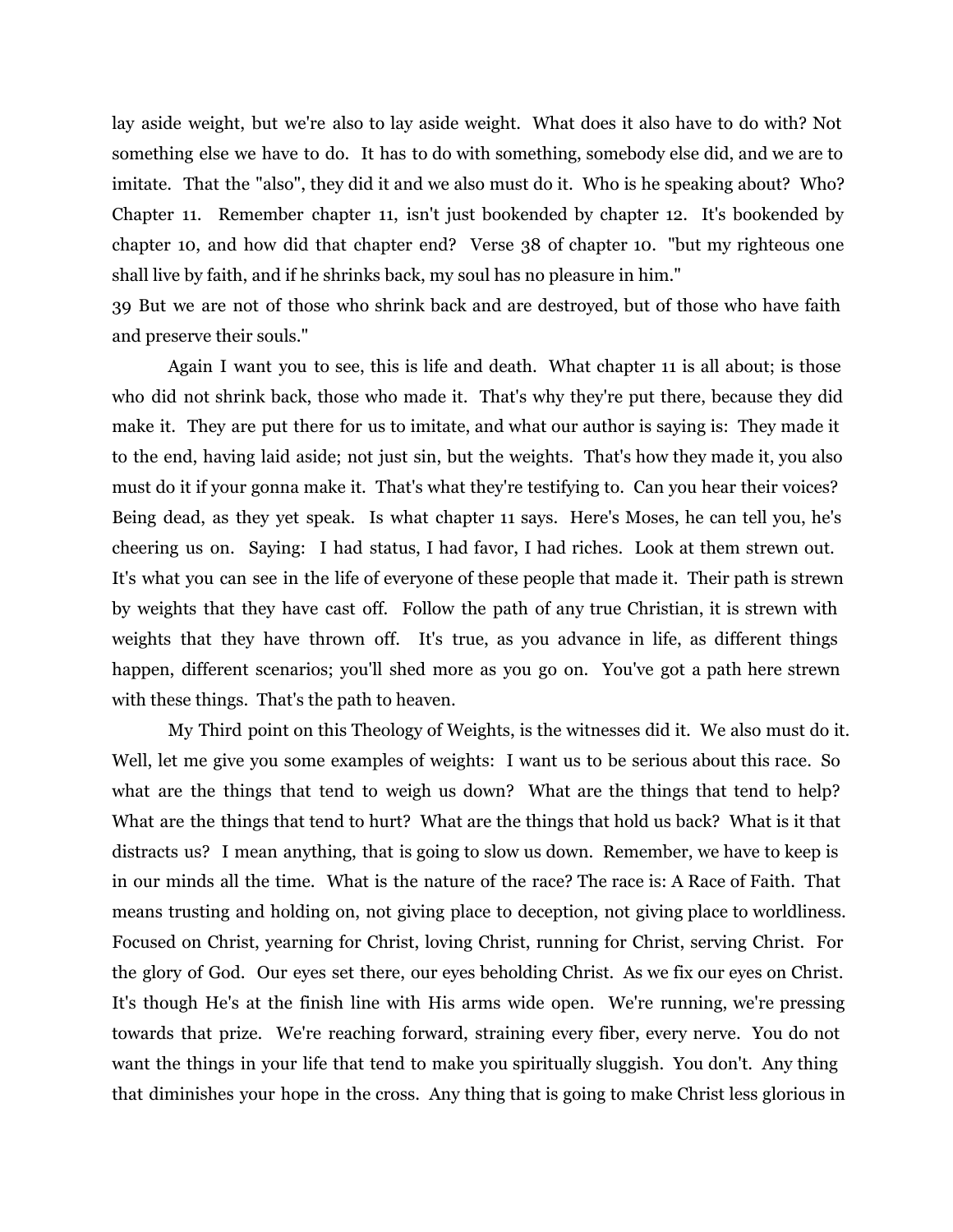your eyes. Any thing that is going to keep us distracted. That's the point of what David was saying this morning (earlier service). The issue is: People living their life without a Christ consciousness, without a God consciousness. That's how you get to the place where your saying; "I'm going to go over there, and do such and such." It's not just some mechanical terminology. "God's will be done." It's people living with heavenly mindedness. Where their minds our Godward all the time, as they're making their decisions. What is it that takes your mind off of being Godward? We are to set our minds on things above (Col. 3:2). What is it that gets your minds on things below? You know what those things are. We know the things that tend to make us worldly. We know the things that tend to make us not want to run. I'll tell you this, they're people who weaken us. Sometimes they profess to be Christians, they're baggage. When your around them they don't incline spirituality. They don't encourage Christ's likeness. They don't encourage you to run. They pull you down, hold you back, and are basically, a Heap, a mass, and a bulk in your life. You need to be discerning. When Paul says; Bad companionship corrupts good morals (I Cor. 15:33). You got to think he was probably speaking about some people that were right there in the Corinthian church. Be discerning.

Second thing: Watch out for what makes you feel better, but not run better. Sometimes we want to escape loneliness. So we'll seek to escape loneliness, in a way that makes us feel better. But it does not make us run better. We get ideas about the changes we need to make in our life, because we don't like what we're suffering. There's nothing wrong with suffering, when you can run from it. In a way that is not going to slow you down in this race. There's a place to flee from this town, on over to this town. In the light of difficulty. Don't put yourself in a place, trying to escape one thing. That's only going to slow you down in this race.

How about a Third Thing: Do you have anything in your life that you have to argue against yourself about? You repeatedly have to try and persuade yourself. You know it. There's a thing in your life. Your spirit keeps bringing it to your mind. Your conscience keeps telling you, and you keep arguing.

"No, it's right, it's right, that's ok, it's not sin!" Beware of things like that.

Or things that your not willing to investigate. You just want to do it, and your not going to give a lot of time thinking about it. If you got things in your life, that you can't honestly bring before The Lord in prayer, and ask for His guidance and His counsel, and His direction, and examine thoroughly in light of scripture. If you got things in your life that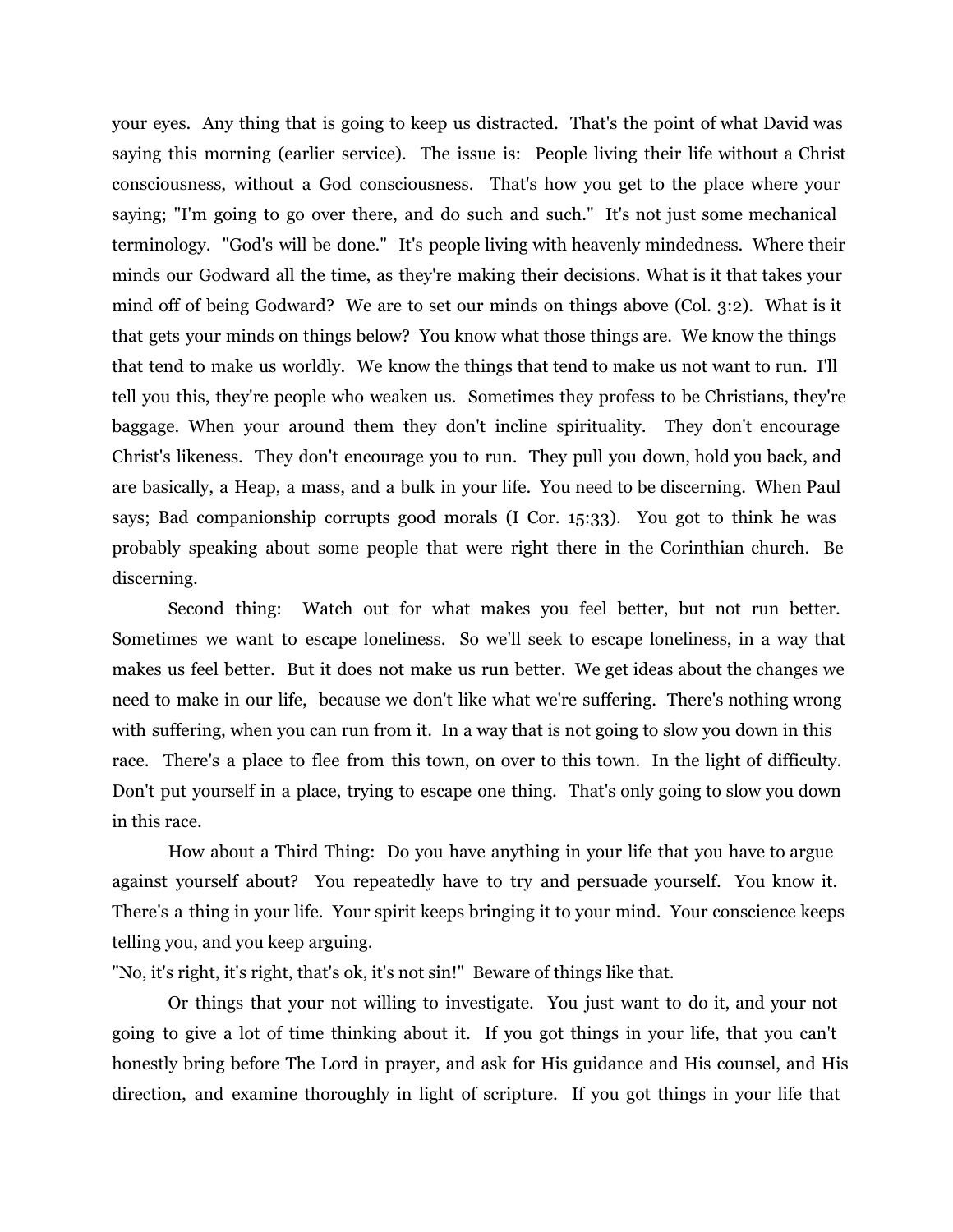your not willing to do that to, because you don't want to know.

How about things you could quickly spot, if you saw them in someone else. You see in their life, that it's not good. But, when it's in your life, kind of looks different to you. I ask myself this, you know people often wear the band "WWJD". Do you ask yourself, would Jesus do this? Because you know what, if there ever was a fleet footed runner. It was Him. He ran the race to perfection, and He ran well. He ran in Faith, He trusted His Father. He Believed His Father. He held to the promises of His Father. He ran perfect. Watch how He runs, would He have put that thing in His life. Even if it's not sin, would He of allowed that in His own life?

How about this: Things that you've been convicted in your life that you have thrown away, that you later picked back up. It may be okay. There are seasons when certain things we should have tossed away. Then there are seasons when they may be appropriate again. I'm not saying it's absolute. It's worth thinking about. Things that at one time you were convinced that you shouldn't have in your life, you came to later justify.

One of the things I thought about too was. A bunch a baggage in your life that is all about yourself. I mean, just stuff in your life. It's not unlawful, but the majority of stuff in your life. The weight in your life; it's about you. Your life is not largely filled with the kind of stuff that shows that your really living to love other people.

Think about this: Stuff in your life, that isn't just NOT unlawful. It may in some respects be good, but you could replace it with stuff much better. I'm often reminded of Paul's words: Phillipians 1:9-10 And it is my prayer that your love may abound more and more, with knowledge and all discernment,

10 so that you may approve what is excellent... I often think of that. When I was a young Christian, I heard John MacArthur do a sermon on that text. He really hammered that into my head. "Don't give your life simply to what is good. Strive for excellence." A lot of times we have to think that way. You know, I came across somewhere; some guy had a pair of running shoes on, and he was out training. When it got time for the race he put on a different pair of running shoes. Somebody asked him about it. He said, "well, these are lighter", they were so light. It's the kind of thing; a pair of running shoes is good. A lighter pair of running shoes is better, if you want to make it to the end, if you want to do really well. Christians must discard a lot of good things. That's the thing, if you look down this path, that the Christian runs. It's got all these "weights" discarded along the side. A lot of the things are likely going to be good. The better you run this race, the more good stuff that's likely going to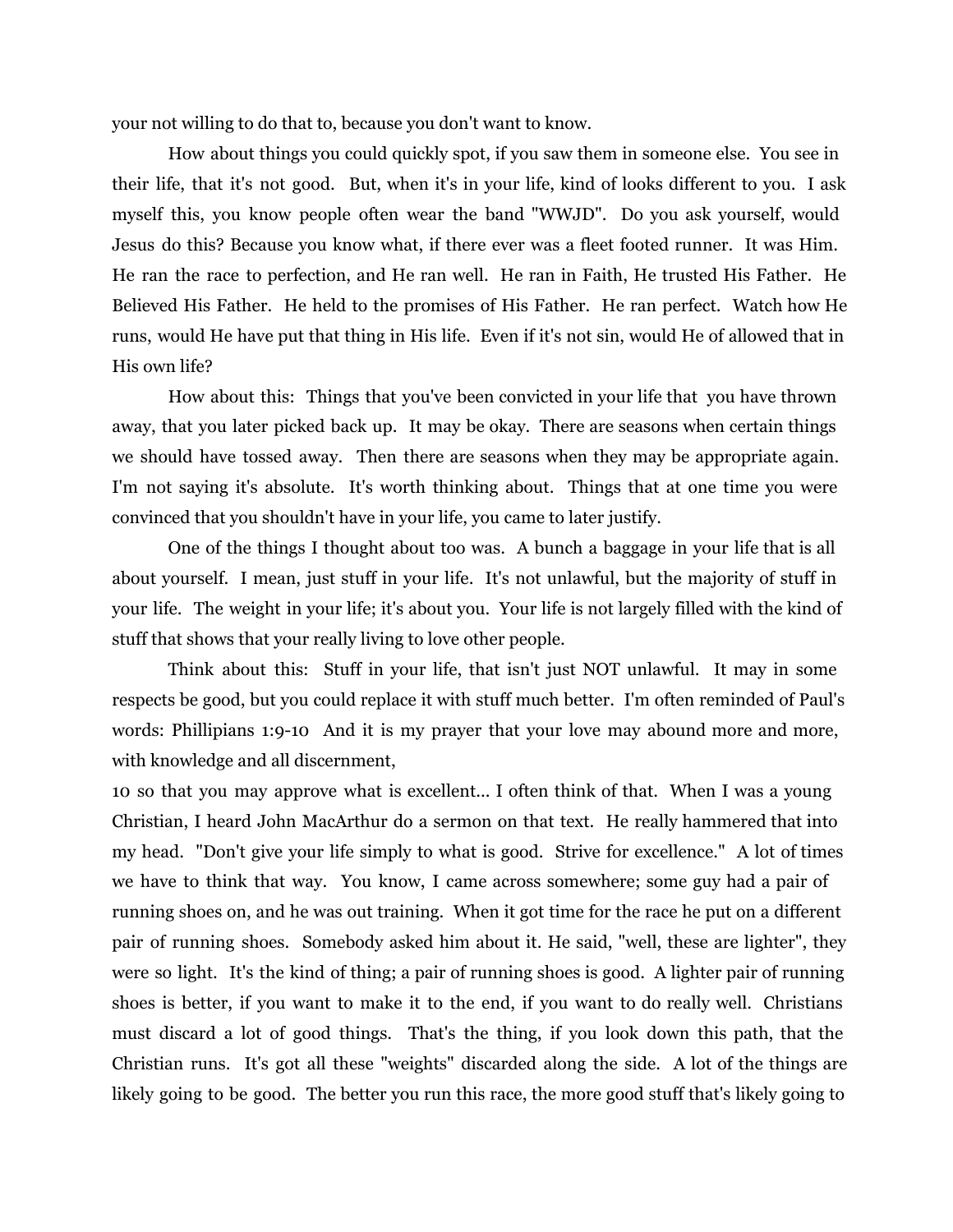be on that. Not because you got rid of the good, to replace it with the bad. You got rid of the good to replace it with Better. With that which is excellent. I mean, it's just madness ! Professing Christians fill their lives with so much garbage. I just marvel at it.

I'll just leave you with this thought about examples of weights: What you conclude is a weight in your life, may not be in somebody else's. You be slow to judge, what others allow. There's a place to encourage people to think about these things. But, be careful before you condemn somebody else. You may actually find; what you find somebody else allowing, may actually be helpful to them. In a way that you never really figured out.

I've one more heading here: A Fifth. This is all about choices we must make. Look, there are those who make the choice to unload baggage, and there are others who don't make that choice. You know what it does? It does just what this book of Hebrews says: It induces sluggishness, it induces weak knees, arms that droop down, it encourages drifting, and will almost certainly find people that are not serious about these things. Falling out of the race at some point. Hebrews 12:1 is a command; to look at your life. To think hard about whats going on in your life, and being ruthless about what stays, and what goes. We need to be determined people, we need to be disciplined people. We need to be people who do things on purpose. Can you see it? The racer, the runner, the marathon runner. He is not just; lackadaisical, indifferent, about what he allows in his life. He's not indifferent about what he wears. Look, if you get in the race and you really don't know if your going to finish or not. Your kind of toying with this thing. You may get in there, and wear "Converse All-Stars". But I'll tell you, if your one of the guys, that's getting in the race, and you mean to win. You don't wear those. Are you in this race to win? I mean seriously, and if you are. I mean if your faith says: "Yes, that "blood" we sang about. That's where my hope is. Christ is everything. My soul; I don't want to lose it." It's not just about cutting off hands and feet, and plucking out eyeballs, that are clearly sin. There's other weight there, that may be lawful, even good. But, if you going to excel. You make decisions, you have to decide. You decide,

I decide,

We decide the sort of things that go into our lives, and the things that don't. Mark it down, we all make decisions about what goes into our lives. Your life is not filled with things that just got there accidentally. Your life is filled with the things you have put there. Things you have allowed. This has to do with our decisions, with our choices. You decide, I decide the sort of things that we put there. That might strengthen our faith, encourage heavenly mindedness.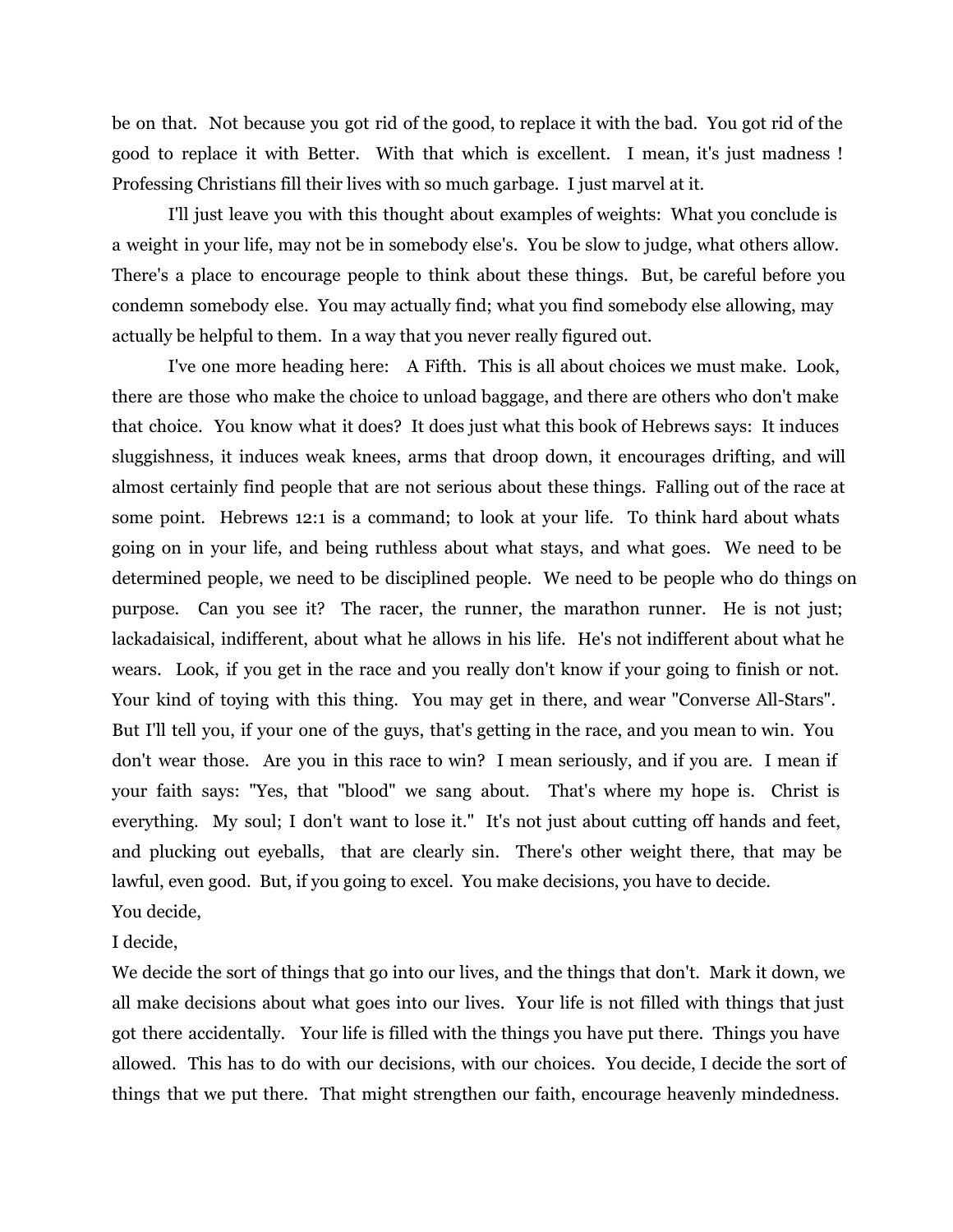We know the things that we allow in our lives that weaken us. And you know the truth is. Everybody in this church, is running at a different pace, and some are running a whole lot better that others. It comes down to that, it comes down to the choices. We have choices. Victory!

You have to have victory, in this area. Fill your life with the good things. Fill it with the people that help you. Fill it with the word of God. Fill it with intimacy with Christ. Fill it with books that stir your soul and encourage your faith. Fill yourself with those things that just strengthen your faith in The Lord. Fill it, be ruthless in casting away the weights that take you from looking to Jesus. Your life depends on this. Christians are Men and Women, who must be coming running men, that's what we have to do. That's what we have to do with our lives. We need to Run! We need to Go! We need to run, we are running men. Christians are running men, not lazy men, not luxuriant men, there not these lounging men. They are desperate, they are determined. They are men who are driving towards a mark. Driving towards a goal. We're told to strive, and it's going to tax you for everything. It's a race many are going to fall out of. Many, even when they get there to the end. There going to find that they did not run lawfully. Christ is going to say, "Depart from me, you workers of lawlessness." (Mathew 7:23) You didn't run this race right. You didn't run it. "I never knew you." I mean Many! Remember that, many, many, many, versus the few. You recognize this? Only few who run the race well, only few. You life is for running. Don't toy with this.

This is a science, the science of weights. It's worth your consideration.

RUN ! Your life depends on it. Just like C.S. Lewis; Run ! Run ! Always Run ! God help us to Run.

Lord we pray for your help. Lord give us the determination, and the desperation. Give us to be a people that are driven. Towards the Preciousness and the Glory of Christ. Towards His Beauty, towards the one who laid down his life for us. What it will be in that day to cross that line, to fall into his arms. To hear; well done... well done. It's just for this, that I've desired and I've longed for. That you should behold my glory. To be with me where I am. What will it be in that day to those who receive the victors crown. Lord we know we run, with our eyes set on Christ. Not in our own strength, but abiding in Him. We know we run in the power of the Spirit of God. We run looking to You, we run hoping in You. We run looking to you to be our help. To give us fleet footedness, to give us strength in our legs, to not let the weak knees blowout. But rather we look to you to strengthen them. Help us Lord. Help us to endure. Help us to press through. Lord help this group of people here. Lord, I